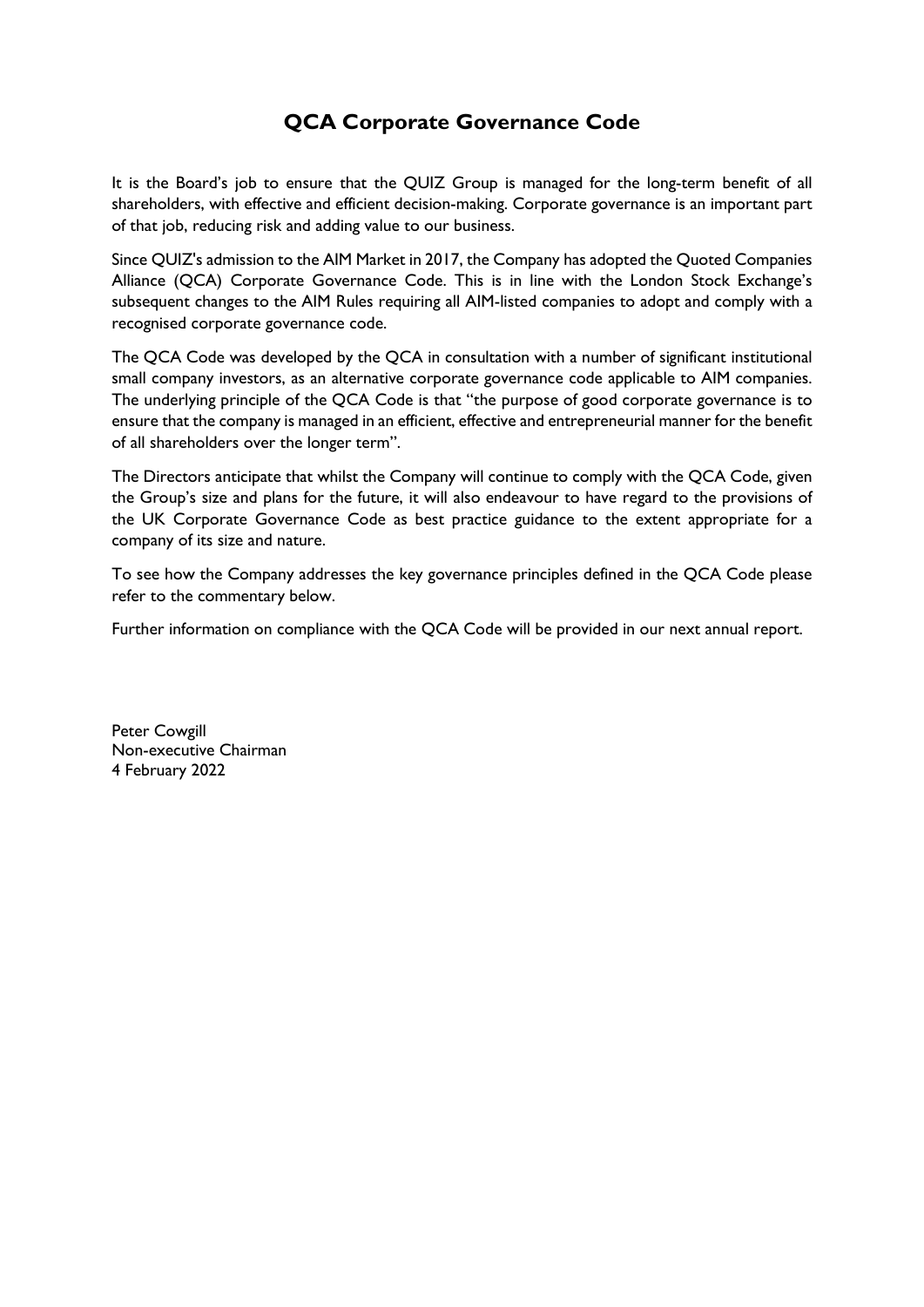## DELIVERING GROWTH

## 1. Establish a strategy and business model which promote long-term value for shareholders

## Application (as set out by QCA)

The board must be able to express a shared view of the company's purpose, business model and strategy. It should go beyond the simple description of products and corporate structures and set out how the company intends to deliver shareholder value in the medium to long-term. It should demonstrate that the delivery of long-term growth is underpinned by a clear set of values aimed at protecting the company from unnecessary risk and securing its long-term future.

#### **Compliance**

The QUIZ Group's omni-channel business model is set out in the "At a Glance" section on pages 2 and 3 of the Annual Report for the year ended 31 March 2021 ("the Annual Report") and also in the Chairman and Chief Executive's strategic reports.

QUIZ is a destination brand for the fashion-conscious looking to dress for some of the most memorable occasions of their lives. Our short supply chain means we can respond quickly to changing styles and trends.

The Annual Report contains a section entitled "Principal Risks and Uncertainties" on pages 16 to 19 which sets out in the business risk and impact posed to the Company and also the steps taken by the Company to mitigate those risks.

## 2. Seek to understand and meet shareholder needs and expectations

## Application (as set out by QCA)

Directors must develop a good understanding of the needs and expectations of all elements of the company's shareholder base.

The board must manage shareholders' expectations and should seek to understand the motivations behind shareholder voting decisions.

#### **Compliance**

The QUIZ Group encourages two-way communication with both its institutional and private investors and responds quickly to all queries received.

Executive Directors maintain communication with institutional shareholders through individual meetings, particularly following publication of the Group's interim and full year preliminary results. The Non-Executive directors have made themselves available to investors at events such as the Company's Capital Markets Day for Analysts and Investors. The Non-Executive Chairman is available to meet with shareholders should that be requested. The Board is informed of shareholder views as part of the regular reporting process and matters for discussion.

The annual general meeting is an important opportunity for communication with both institutional and private shareholders and also involves a short statement on the Company's latest trading position. Shareholders may ask questions of the full Board, including the Chairs of Audit, Remuneration and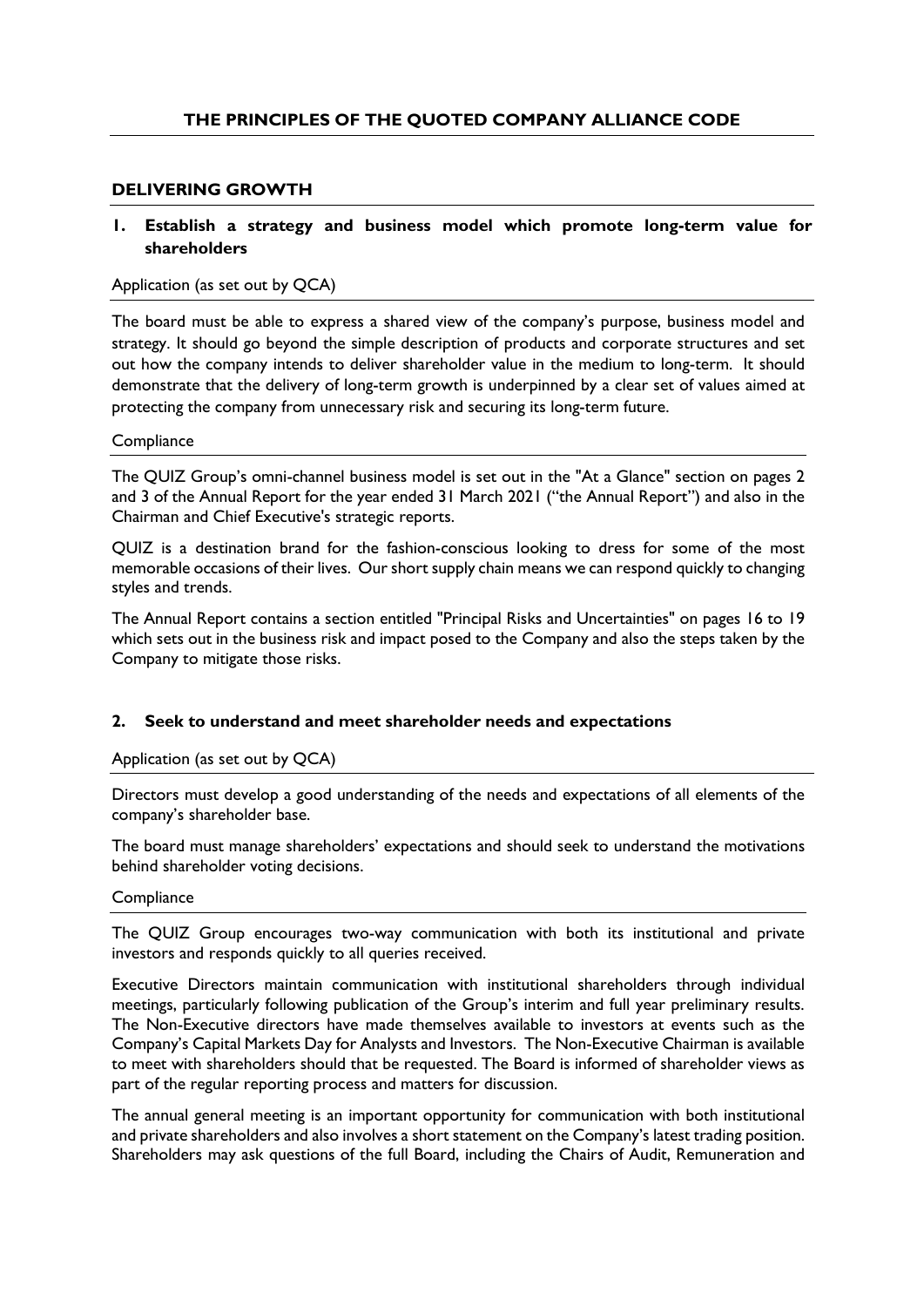Nomination Committees. The result of the proxy votes submitted by shareholders in respect of each resolution will be available on the Company's website.

General information about the Group is also available on the Group's website: www.quizgroup.co.uk. This includes an overview of activities of the Group and details of all recent Group announcements.

Should voting decisions not be in line with the company's expectations, the Board will engage with those shareholders to understand and address any issues. To date engagement with shareholders has been positive and any questions that have arisen have been adequately addressed.

The Company Secretary is the main point of contact for any matters noted above.

# 3. Take into account wider stakeholder and social responsibilities and their implications for long-term success

## Application (as set out by QCA)

Long-term success relies upon good relations with a range of different stakeholder groups both internal (workforce) and external (suppliers, customers, regulators and others). The board needs to identify the company's stakeholders and understand their needs, interests and expectations.

Where matters that relate to the company's impact on society, the communities within which it operates or the environment have the potential to affect the company's ability to deliver shareholder value over the medium to long-term, then those matters must be integrated into the company's strategy and business model.

Feedback is an essential part of all control mechanisms. Systems need to be in place to solicit, consider and act on feedback from all stakeholder groups.

#### **Compliance**

QUIZ is committed to sustainable progress in all aspects of our business.

Our social responsibilities are focused on two key strands: our supply chain – partnering with our suppliers to create distinctive products made with care, consideration and respect; and creating and nurturing an exciting environment for both our employees and the local communities in which we reside.

For more information please see our Social Responsibility section on pages 20 to 23 of our Annual Report.

In addition, QUIZ's website highlights its ethical responsibility to ensure that its manufacturers meet their standards, as well as providing a modern slavery statement. There is also an ongoing dialogue with suppliers with regards their commercial relationship and their compliance with the QUIZ Ethical Code of Practice.

The website also provides a breakdown of the company's omni-channel business model and outlines the key relationships that support each area, such as our customers and key online third-party partners.

The QUIZ Group encourages feedback from its customers through its customer service function and engagement with individual customers either directly or through social media such as Instagram, Facebook and Twitter.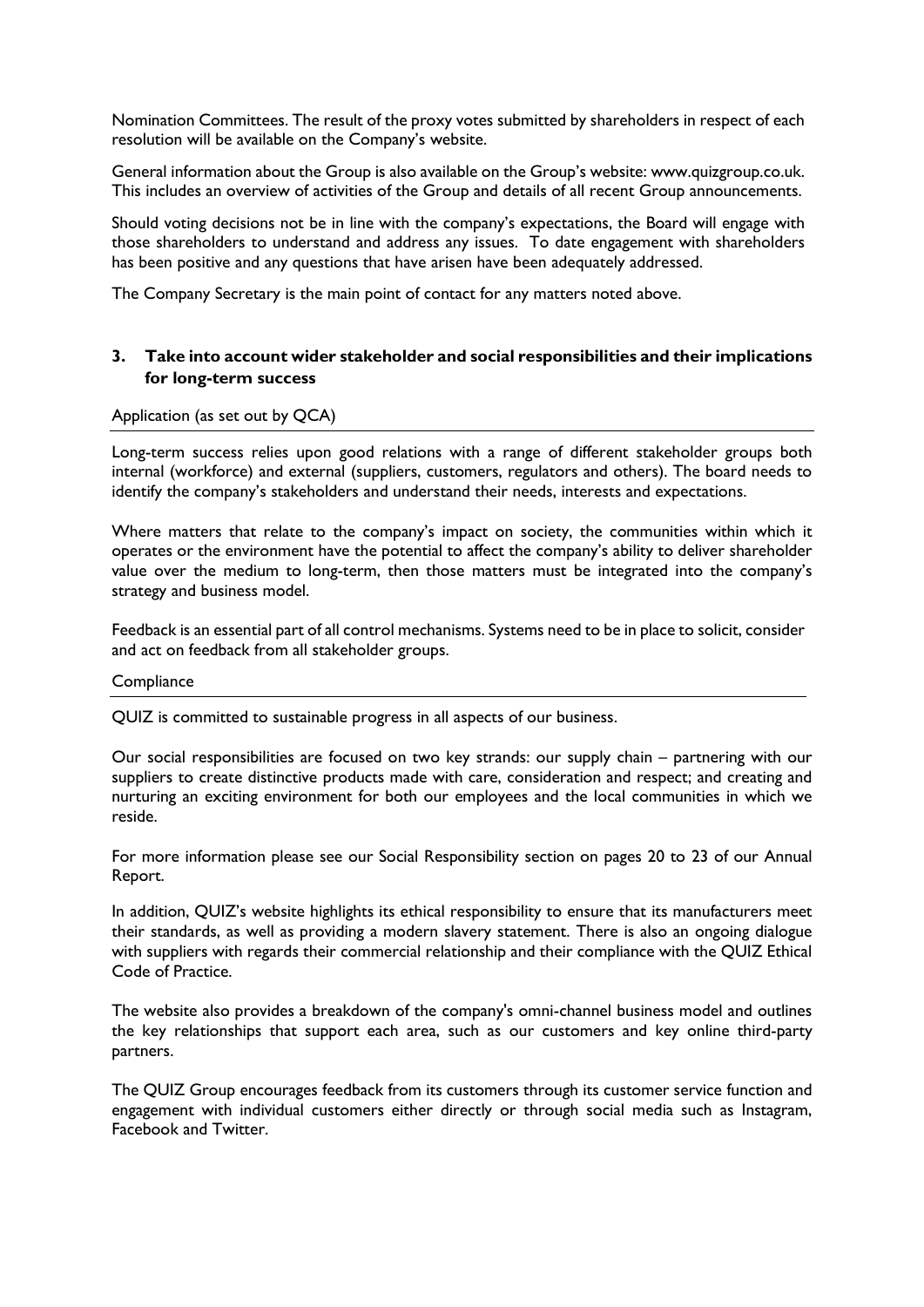# 4. Embed effective risk management, considering both opportunities and threats, throughout the organisation

#### Application (as set out by QCA)

The board needs to ensure that the company's risk management framework identifies and addresses all relevant risks in order to execute and deliver strategy; companies need to consider their extended business, including the company's supply chain, from key suppliers to end-customer.

Setting strategy includes determining the extent of exposure to the identified risks that the company is able to bear and willing to take (risk tolerance and risk appetite).

#### **Compliance**

The risks faced by the Company and the methods of mitigation implemented by the Board are set out in a table, in the "Principal Risks and Uncertainties" section on pages 16 to 19 of the Annual Report.

Both the Board and senior managers are responsible for reviewing and evaluating risk and the Executive Directors meet at least monthly to review ongoing trading performance, discuss budgets and forecasts and new risks associated with ongoing trading.

Also, the Annual Report confirms that the Company's Audit Committee is responsible for reviewing the Company's risk management system and reports to the Board on this. The review process applicable to the Company's risk management and internal controls is set out in the Annual Report on page 31.

Additional information on Company Risks and their Management is found in the "Governance Framework" section on pages 28 to 30 of the Annual Report.

# MAINTAIN A DYNAMIC MANAGEMENT FRAMEWORK

## 5. Maintain the board as a well- functioning, balanced team led by the chair

Application (as set out by QCA)

The board members have a collective responsibility and legal obligation to promote the interests of the company, and are collectively responsible for defining corporate governance arrangements. Ultimate responsibility for the quality of, and approach to, corporate governance lies with the chair of the board.

The board (and any committees) should be provided with high quality information in a timely manner to facilitate proper assessment of the matters requiring a decision or insight.

The board should have an appropriate balance between executive and non-executive directors and should have at least two independent non- executive directors. Independence is a board judgement.

The board should be supported by committees (e.g. audit, remuneration, nomination) that have the necessary skills and knowledge to discharge their duties and responsibilities effectively.

Directors must commit the time necessary to fulfil their roles.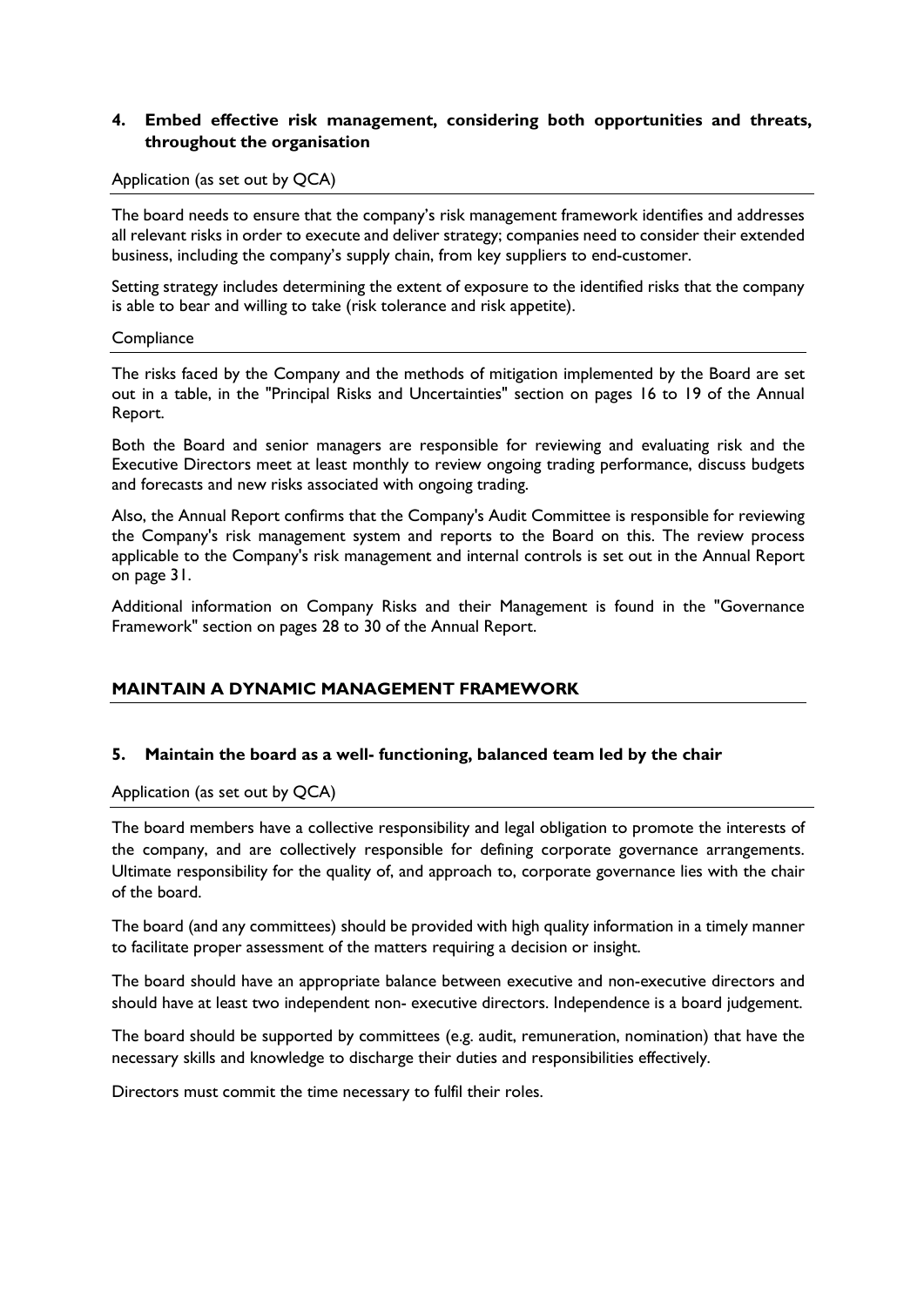#### **Compliance**

The Company is controlled by the Board of Directors.

Peter Cowgill, the Non-executive Chairman, is responsible for the running of the Board and Tarak Ramzan, the Chief Executive, has executive responsibility for running the Group's business and implementing Group strategy.

The Board comprises three Executive Directors and three Non-Executive Directors. The Board considers that all Non- executive Directors bring an independent judgement to bear.

The Board has a formal schedule of matters reserved to it and is supported by the Audit, Remuneration and Nomination Committees. The breakdown of the Board and its committees are provided in the "Governance Framework" Section on pages 28 to 30 of the Annual Report.

This breakdown includes an assessment of Director attendance at Board Meetings and Director Responsibilities, as well as the process by which the Board is kept informed.

In addition, the Annual Report provides a breakdown of the composition of the Board and the supporting committees, as well as the attendance record of each director for the year's board meetings.

## 6. Ensure that between them the directors have the necessary up-to-date experience, skills and capabilities

#### Application (as set out by QCA)

The board must have an appropriate balance of sector, financial and public markets skills and experience, as well as an appropriate balance of personal qualities and capabilities. The board should understand and challenge its own diversity, including gender balance, as part of its composition.

The board should not be dominated by one person or a group of people. Strong personal bonds can be important but can also divide a board.

As companies evolve, the mix of skills and experience required on the board will change, and board composition will need to evolve to reflect this change.

#### **Compliance**

The Nominations Committee is responsible for evaluating the structure and composition of the board with regard to the balance of skills, knowledge and experience and making recommendations accordingly.

The Company provides an outline of the background and role of the members of the Board, in the "Board of Directors" section on pages 26 and 27 of the Annual Report. This provides a comprehensive overview of each Director's background, skill set and role. The Company Secretary supports the Chairman in addressing the training and development needs of Directors.

The members of the Board and their responsibilities are addressed in the "Governance Framework" section on pages 28 to 30 of the Annual Report.

To date there has been no external advice sought on a significant matter and there have been no external advisers appointed to the board or any committees (other than the advisers already noted in the Annual Report).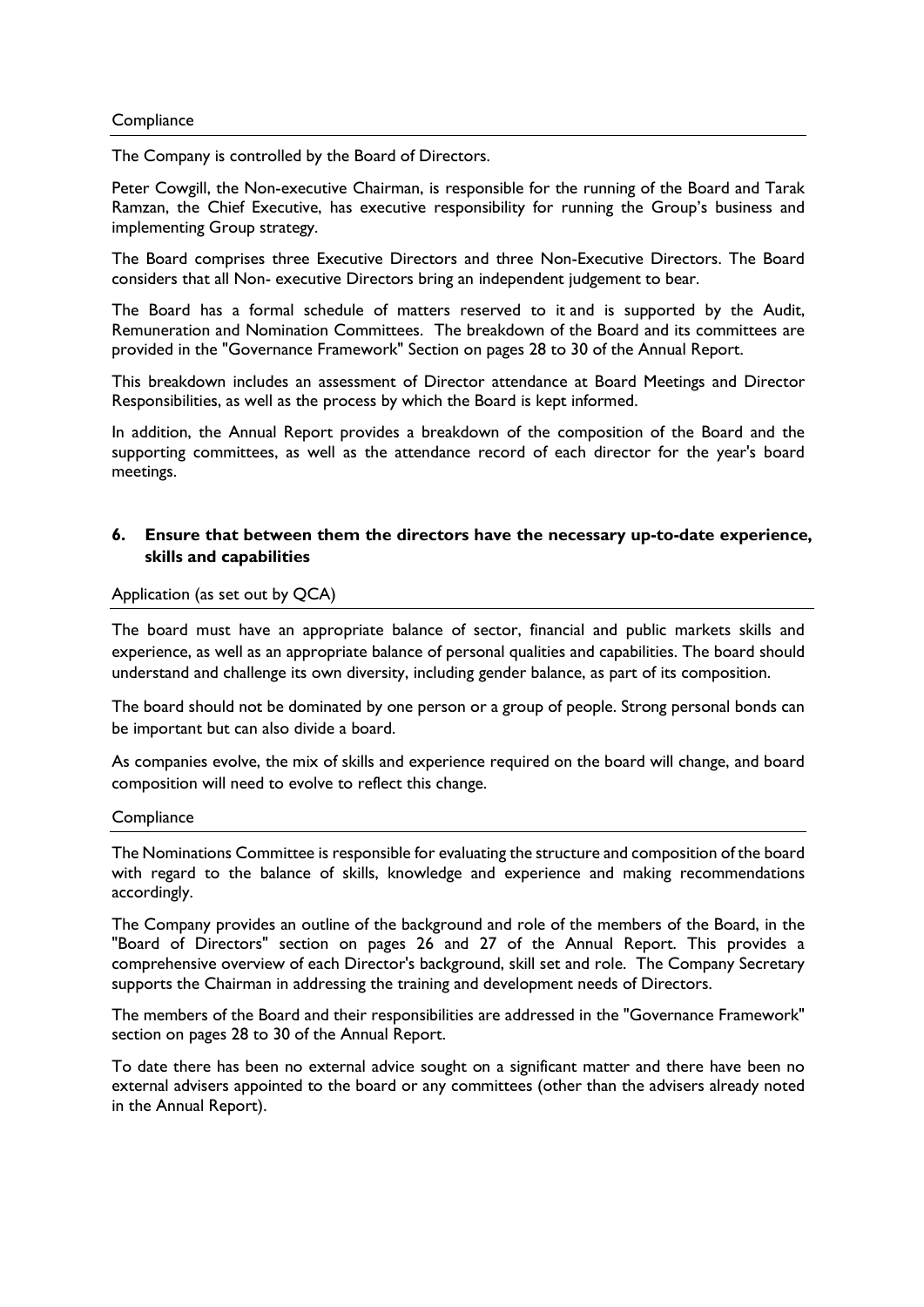# 7. Evaluate board performance based on clear and relevant objectives, seeking continuous improvement

#### Application (as set out by QCA)

The board should regularly review the effectiveness of its performance as a unit, as well as that of its committees and the individual directors.

The board performance review may be carried out internally or, ideally, externally facilitated from time to time. The review should identify development or mentoring needs of individual directors or the wider senior management team.

It is healthy for membership of the board to be periodically refreshed. Succession planning is a vital task for boards. No member of the board should become indispensable.

#### **Compliance**

As noted in the "Governance Framework" section on pages 28 to 30 of the Annual Report the Chairman conducts an annual internal evaluation of the Board (including sub-committees and individual Board members).

This involves questionnaires formulated to enable the Board to confirm that its performance, as well as the contribution of each of the Executive and Non-Executive Directors, demonstrate commitment to their respective roles and that the Board members' respective skills complement each other and enhance the overall operation of the Board.

The results of this evaluation will be confirmed to the Board and its Committees to advise whether they are operating to the satisfaction of the Chairman and achieving their objectives.

All Directors stood for re-election at the last Annual General Meeting.

The Nominations Committee is responsible for giving full consideration to succession planning and advising the Board accordingly.

## 8. Promote a corporate culture that is based on ethical values and behaviours

Application (as set out by QCA)

The board should embody and promote a corporate culture that is based on sound ethical values and behaviours and use it as an asset and a source of competitive advantage.

The policy set by the board should be visible in the actions and decisions of the chief executive and the rest of the management team.

Corporate values should guide the objectives and strategy of the company.

The culture should be visible in every aspect of the business, including recruitment, nominations, training and engagement. The performance and reward system should endorse the desired ethical behaviours across all levels of the company.

The corporate culture should be recognisable throughout the disclosures in the annual report, website and any other statements issued by the company.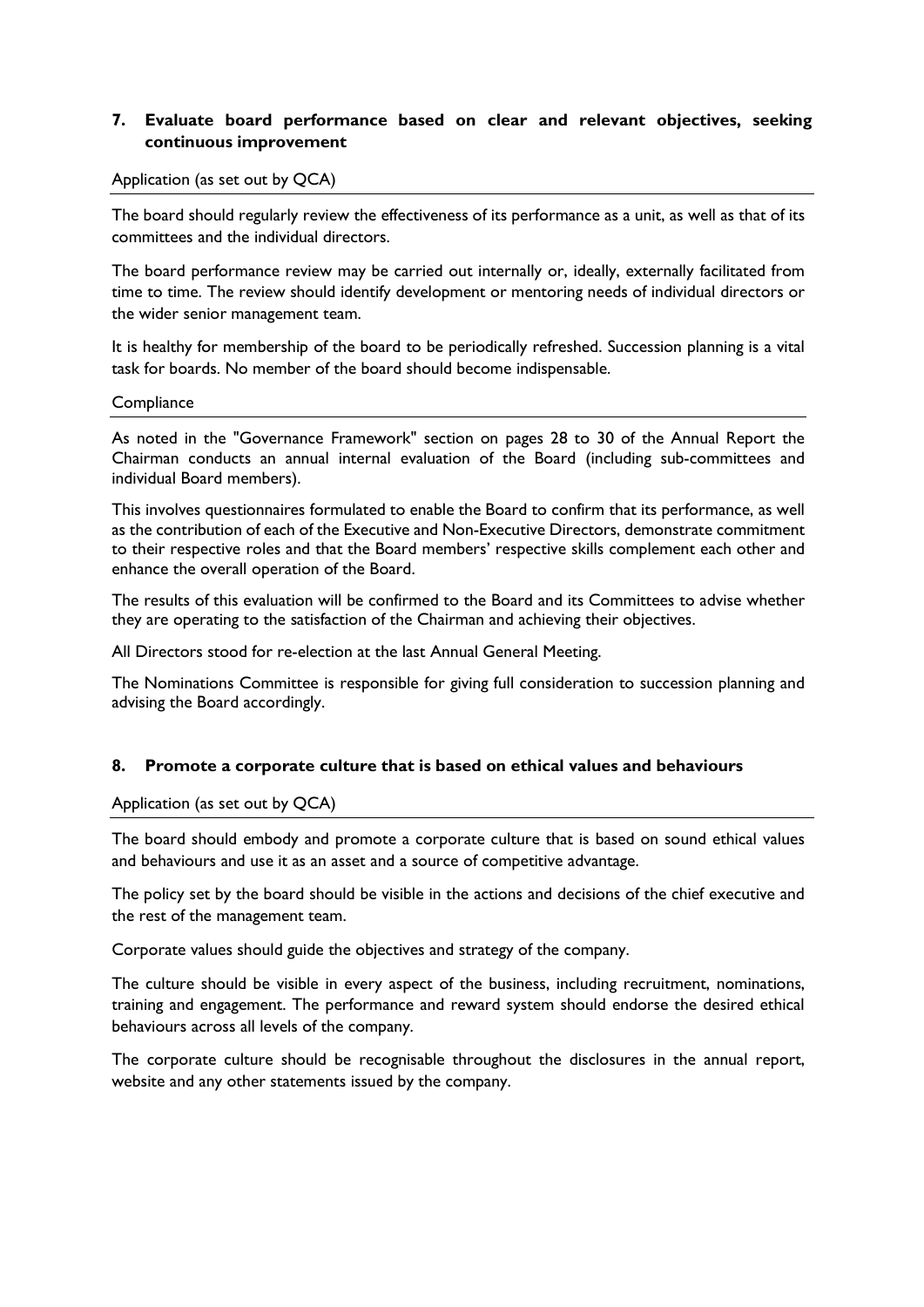## **Compliance**

The QUIZ website features an "Our Values" section that outlines the Company culture and social responsibility.

In addition, an outline of company culture can be found in the "Social Responsibility" section on pages 20 to 23 of the Annual Report. This includes a commentary on relationships with suppliers and employees and the local communities in which we operate.

The Executive Directors and senior management participate in bonus and share option arrangements which are linked to the financial performance and appreciation in the Company's market value. Payment of any bonus is at the discretion of the Board and are contingent upon the continued application of the desired ethical behaviours across all levels of the company.

# 9. Maintain governance structures and processes that are fit for purpose and support good decision-making by the board

## Application (as set out by QCA)

The company should maintain governance structures and processes in line with its corporate culture and appropriate to its:

- size and complexity; and
- capacity, appetite and tolerance for risk.

The governance structures should evolve over time in parallel with its objectives, strategy and business model to reflect the development of the company.

## **Compliance**

The "Governance" subsection of "Investor Relations" on the Company website details the Company's governance structures and why they are appropriate and suitable for the company.

The roles of the different members of the Board can be found in the "Board of Directors" section of the website.

The website also lists the roles of the different committees and the members of the Board.

Further commentary on these matters is provided in the "Governance Framework" section on pages 28 to 30 of the Annual Report.